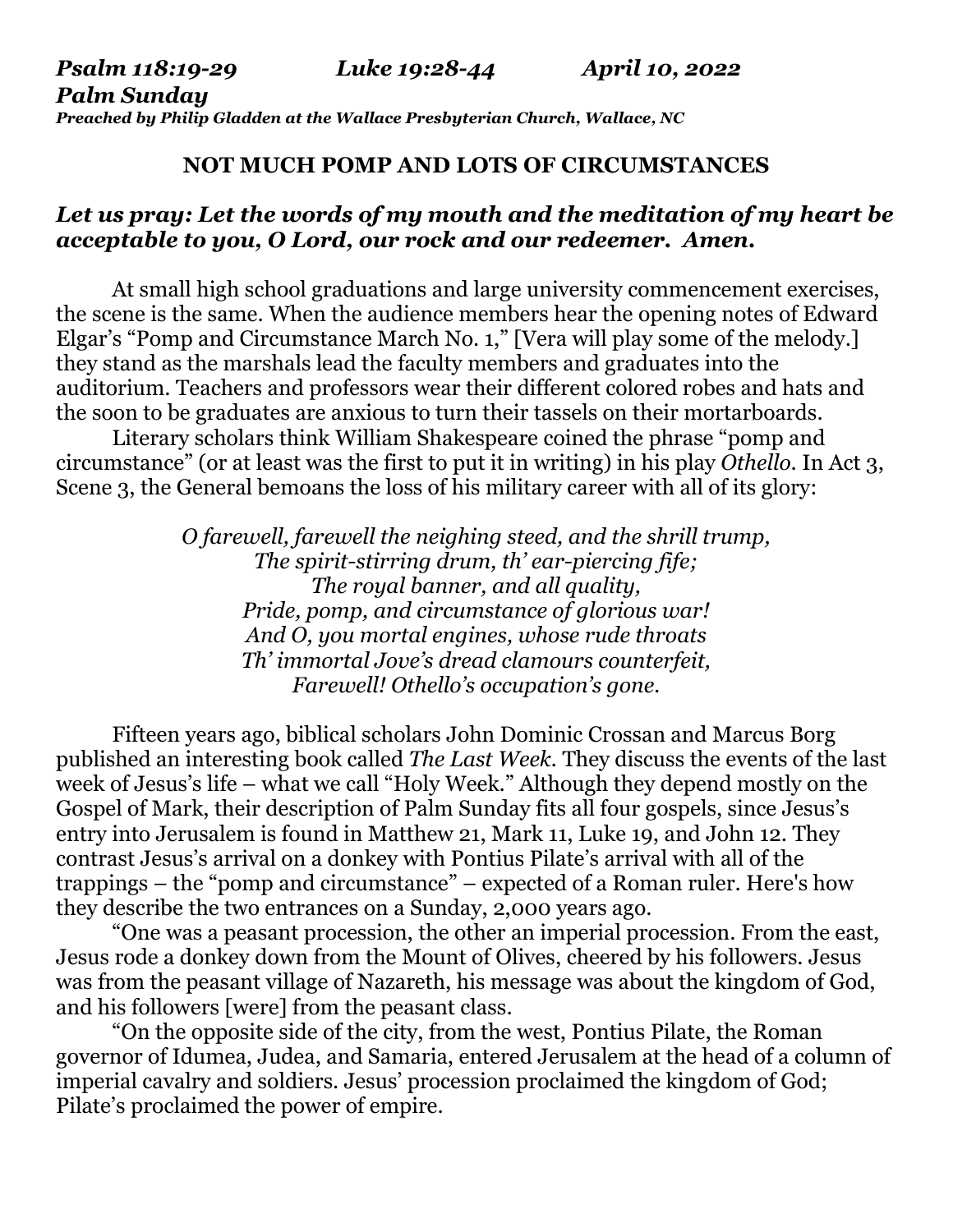"Imagine the imperial procession's arrival in the city. A visual panoply of imperial power: cavalry on horses, foot soldiers, leather armor, helmets, weapons, banners, golden eagle mounted on poles, sun glinting on metal and gold. Sounds: the marching of feet, the creaking of leather, the clinking of bridles, the beating of drums, the swirling of dust."<sup>1</sup>

 Talk about pomp and circumstance! The Romans knew how to do pomp and circumstance and they used their displays of power to send a powerful message: Caesar is Lord! In fact, "pomp" comes from the Latin word *pompa* for procession and "circumstance" comes from the Latin word *circumstare*, to stand around, referring to the trappings of the event itself. When Shakespeare talked about "pomp and circumstance," he meant "the ceremony of fuss made about an important event." You can understand how it doesn't take much to go from "pomp" to "pompous"!

 The pomp was certainly missing when Jesus rode into Jerusalem on the back of a donkey. Here's how the prophet Zechariah described the appearance of the longawaited Messiah on the Mount of Olives:

> *Rejoice greatly, O daughter Zion! Shout aloud, O daughter Jerusalem! Lo, your king comes to you; triumphant and victorious is he, humble and riding on a donkey, on a colt, the foal of a donkey.*<sup>2</sup>

 Someone said the modern-day equivalent of Jesus riding into Jerusalem on a donkey is a victorious military leader riding in on a tractor instead of in a tank. In his thoughts about Luke's picture of Jesus entering Jerusalem, Thomas Long writes, "When Jesus entered Jerusalem, he did so as a king, but his royalty was not pomp and power but humble obedience. In obedience he set his face to Jerusalem, knowing that violence awaited him at journey's end. In obedience he traveled along the way, eating and drinking with sinners, and remaining faithful to God's desire to gather the rejected and the lost. Then he entered the city to make peace with the offering of his own life."<sup>3</sup>

 Yes, the pomp of Pilate's imperial power procession is missing from Jesus's donkey ride into the city. Did you notice what else is missing in this Palm Sunday story? Strangely enough, there are no palm branches in today's gospel lesson. For that matter, there are no branches of any kind mentioned. If we named today's celebration after Luke's telling of the story, we would be here on Garment Sunday or Coat Sunday. Doesn't have the same ring and appeal, does it?

 But, isn't it wonderful to have the children processing down the aisle and waving palm branches on Palm Sunday as we all sing, "Hosanna, loud hosanna the little children sang; through pillared court and temple the lovely anthem rang"? Of course, it is! Our opening hymn ends by reminding us what it means for us to sing our hosannas today: "Hosanna in the highest!" That ancient song we sing, for Christ is our Redeemer, the Lord of heaven, our King. O may we ever praise him with heart and life and voice and in his blissful presence eternally rejoice."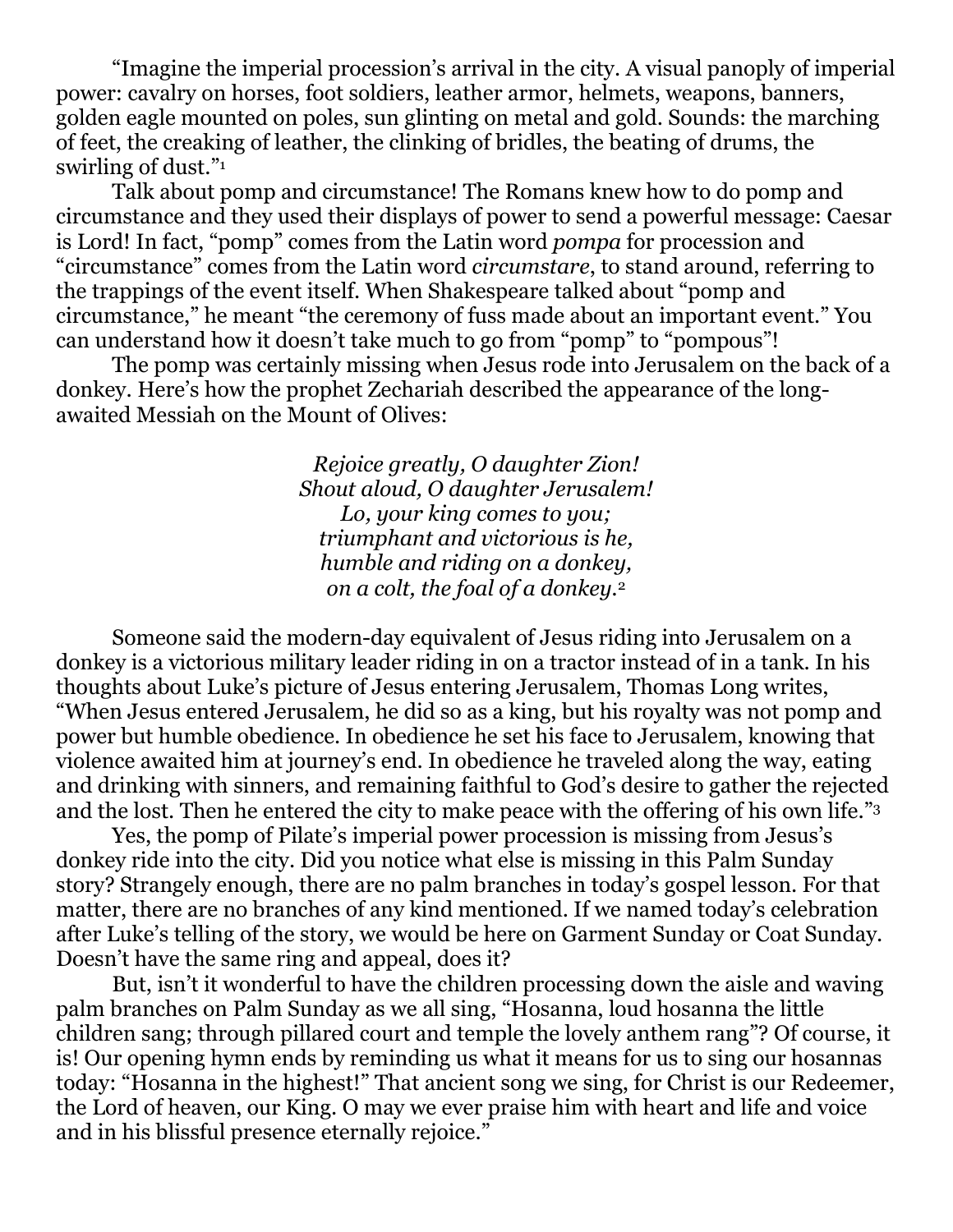Well, if we take away the pomp of the palm branches and the "Hosannas," what do we have left on this Palm Sunday morning? What we have are the circumstances swirling around the beginning of that Holy Week 2,000 years ago. As he rode the donkey down the Mount of Olives and up Mount Zion, Jesus was one of countless pilgrims in town to celebrate the Festival of the Passover. Under the watchful eye of the imperial Roman governor and his legions of troops, faithful Jews gathered to remember how their God had set them free from another oppressive, imperial power when he led them out of slavery in Egypt into the Promised Land of freedom.

 That's certainly one circumstance of that Palm Sunday. Another circumstance was the blindness of the people – or, at least, their leaders – to what was happening right in front of them. Originally, I had planned to end the gospel reading at v. 40, He answered, "I tell you, if these were silent, the stones would shout out." But Jesus was still riding on the donkey as he drew near Jerusalem, and his reaction is the perfect expression of the bittersweet nature of this day we call Palm Sunday, when we welcome the King who comes to us humble and riding on a donkey.

 Jesus looked out over the city of God and he wept over it. You can hear the anguish in his words, "If you, even you, had only recognized on this day the things that make for peace! But now they are hidden from your eyes." (Luke 19:41-42) I think Jesus might have been talking to the Pharisees who had asked him to tell his disciples to shut up. It sounds as if the Pharisees wanted to keep the peace with Rome – as they say, "to go along to get along" – so they rejected the peace Jesus brought in the name of the Lord.

 One preacher puts it this way: "The Pharisees tell Jesus to tell the people to be quiet. The Pharisees reject the praises because it puts the 'peace' of Jerusalem at risk. Of course, the peace the Pharisees are worried about losing is a false peace, a peace rooted in fear. It is not the kind of peace that Jesus has produced with his powerful acts, but is a peace that tries to keep things the same for the sake of 'unity' and 'stability.'" She continues, "Fear keeps us from being able to wonder, it can make us rigid in what is acceptable and appropriate and will ultimately keep us from being able to see the goodness of the Lord and to worship; inevitably this posture develops into the ability to join in the way of God."4In other words, the things that make for peace – God's peace – in our own day will be hidden from our very eyes when we give in to the fear.

 I love the pomp and circumstance of Palm Sunday – always have, always will – the waving palms, the children singing, the cries of "Hosanna!", the excitement of the beginning of Holy Week, and the promise of our Easter Sunday celebration in just one week. However, if we substitute and prefer the pomp and circumstance of our own making to the message Jesus bringsin his ride on the donkey and in his tears over Jerusalem, then we will, indeed, be blinded to the things that make for the kind of peace we so desperately long for, the kind of peace this world so desperately needs, the kind of peace the man riding on the donkey offers.

 Throughout Lent we have heard about Jesus walking along the Emmaus Road with Cleopas and his companion. We have sung songs and thought about the Lenten journey to the cross. And we have asked Jesus to walk the road with us, even as we hope and pray we are able to walk the road with him. Thomas Long reminds us, "To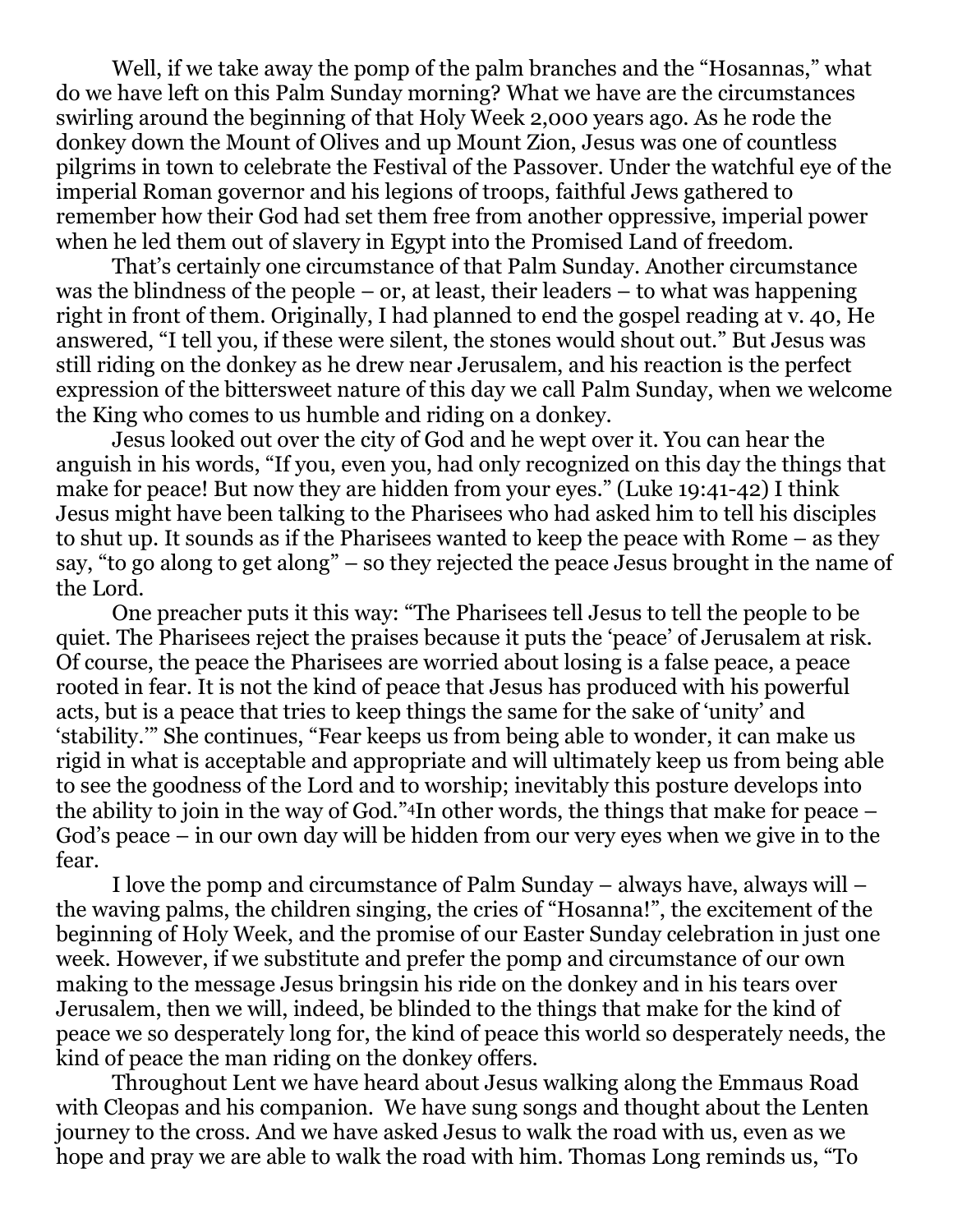live the Christian life is to assume the pattern of Jesus' obedience, to allow 'Glory to God in the highest! Peace on earth! Good will to all people!' to become a drumbeat marking our own steps along the pilgrim way. For Jesus, obedience meant carrying the cross; for most of us, it means lifting a thousand little and daily crosses in the complexities and demands of our many relationships." 5

 In 1821, Henry Hart Hilman sent the lyrics to several hymns he had written to Reginal Heber, who is perhaps best remembered for his hymn, "Holy, Holy, Holy! Lord God Almighty!" Heber had asked friends and colleagues to contribute original hymns for a hymnbook he hoped to publish. Heber wanted hymns to use throughout the church year, especially in particular liturgical seasons. Of the hymns Hilman sent, there were two that could be used on what was called the "Sixth Sunday of Lent," or "Sunday next before Easter." We know it as Palm Sunday. About one of Hilman's hymns, one history says, "Unlike some hymns that celebrate this occasion with unalloyed rejoicing, this text never loses sight of the bittersweet, even ironic, dimensions of Jesus' reception in Jerusalem at the beginning of that eventful week."<sup>6</sup>

 That particular hymns, Henry Hart Hilman's hymn for "Sunday next before Easter," is our closing hymn today, "Ride On! Ride On in Majesty!" As you hear the words now andas you sing the hymn in a few minutes, notice how Hilman weaves together the bittersweet joy and sorrow of Palm Sunday. Listen for how Hilman describes the pomp and circumstance of Jesus' donkey ride into Jerusalem on that Sunday 2,000 years ago.

> *Ride on! ride on in majesty! Hark! all the tribes hosanna cry; thy humble beast pursues its road with palms and scattered garments strowed.*

*Ride on! ride on in majesty! In lowly pomp ride on to die; O Christ, thy triumphs now begin o'er captive death and conquered sin.* 

*Ride on! ride on in majesty! The hosts of angels in the sky look down with sad and wondering eyes to see the approaching sacrifice.* 

*Ride on! ride on in majesty! In lowly pomp ride on to die; bow thy meek head to mortal pain; then take, O God, thy power, and reign.* 

*Let us pray: Ah, holy Jesus, to you who triumphed over death, we sing our praise.Your steadfast love endures forever.As we face your deathand recall the week of your suffering,may we do so with a joythat*